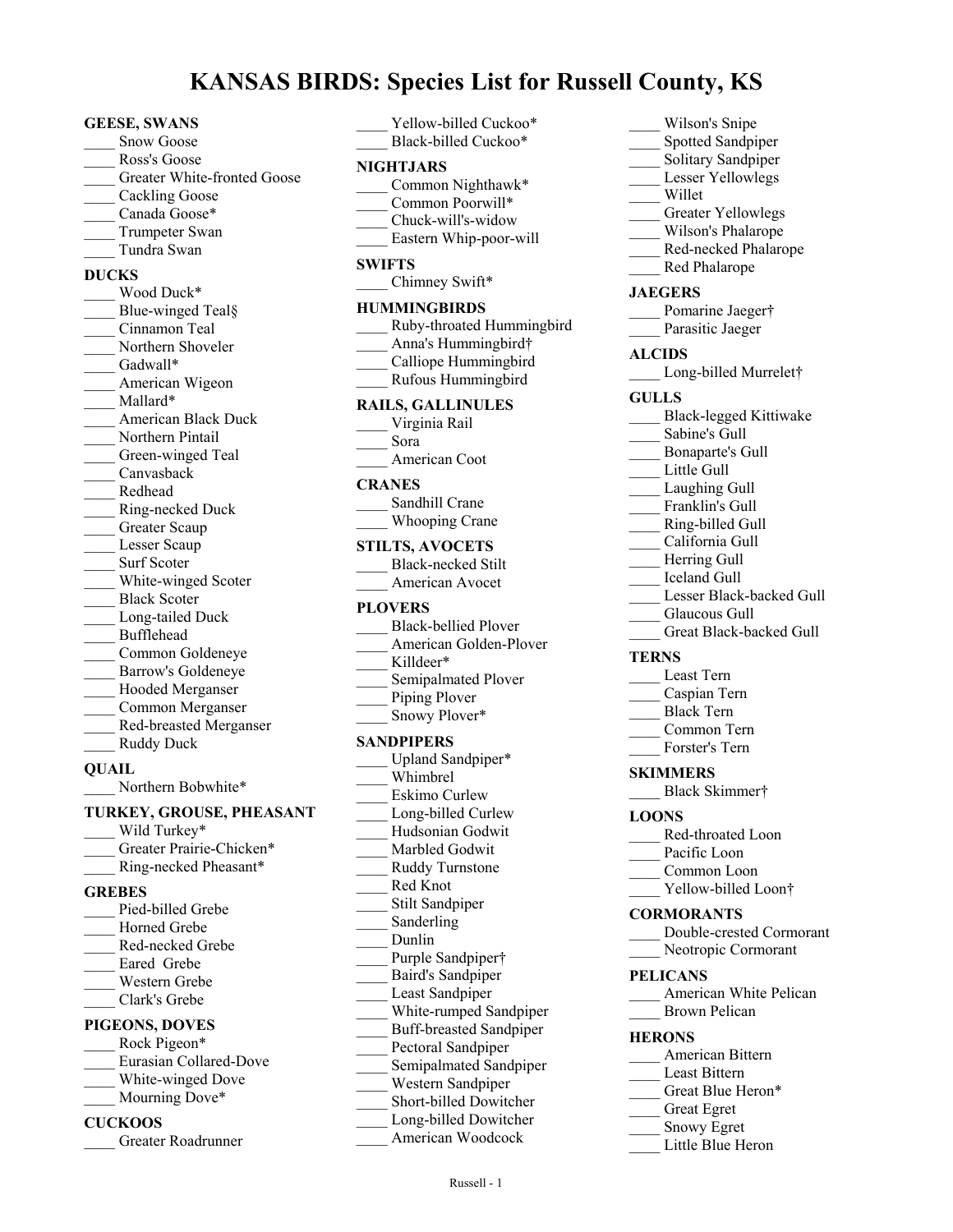- \_\_\_\_ Cattle Egret§
- Green Heron\*
- \_\_\_\_ Black-crowned Night-Heron
- Yellow-crowned Night-Heron

#### **IBISES**

White-faced Ibis

#### **VULTURES**

Black Vulture Turkey Vulture\*

#### **OSPREY, HAWKS, KITES, EAGLES**

Osprey Golden Eagle Northern Harrier\* Sharp-shinned Hawk \_\_\_\_ Cooper's Hawk\* \_\_\_\_ Northern Goshawk \_\_\_\_ Bald Eagle Mississippi Kite\* \_\_\_\_ Red-shouldered Hawk \_\_\_\_ Broad-winged Hawk Swainson's Hawk\* Red-tailed Hawk\* \_\_\_\_ Rough-legged Hawk Ferruginous Hawk **BARN OWLS**

Barn Owl\*

#### **OWLS**

\_\_\_\_ Eastern Screech-Owl Great Horned Owl\* Snowy Owl Burrowing Owl\* Barred Owl Long-eared Owl\* Short-eared Owl Northern Saw-whet Owl

### **KINGFISHERS**

\_\_\_\_ Belted Kingfisher§

### **WOODPECKERS**

- Red-headed Woodpecker\* Red-bellied Woodpecker\*
- \_\_\_\_ Williamson's Sapsucker†
- Yellow-bellied Sapsucker
- Downy Woodpecker\*
- Ladder-backed Woodpecker
- Hairy Woodpecker
- Northern Flicker\*

#### **FALCONS**

- American Kestrel\*
- \_\_\_\_ Merlin
- Gyrfalcon†
- Peregrine Falcon
- Prairie Falcon

### **FLYCATCHERS**

| Great Crested Flycatcher§ |  |  |
|---------------------------|--|--|
| Western Kingbird*         |  |  |

Eastern Kingbird\* Scissor-tailed Flycatcher\* \_\_\_\_ Olive-sided Flycatcher \_\_\_\_ Western Wood-Pewee Eastern Wood-Pewee\* \_\_\_\_ Alder Flycatcher Willow Flycatcher Least Flycatcher Eastern Phoebe\* Say's Phoebe\*

\_\_\_\_ Vermilion Flycatcher

#### **VIREOS**

White-eyed Vireo Bell's Vireo\* Yellow-throated Vireo \_\_\_\_ Blue-headed Vireo Philadelphia Vireo Warbling Vireo\* \_\_\_\_ Red-eyed Vireo

#### **SHRIKES**

Loggerhead Shrike\* Northern Shrike

### **JAYS, MAGPIES, CROWS**

| Pinyon Jay           |
|----------------------|
| Blue Jay*            |
| Black-billed Magpie* |
| American Crow*       |

#### **CHICKADEES, TITMICE**

- Black-capped Chickadee\*
- \_\_\_\_ Tufted Titmouse

### **LARKS**

\_\_\_\_ Horned Lark§

#### **SWALLOWS**

- Bank Swallow\*
- Tree Swallow\*
- \_\_\_\_ N. Rough-winged Swallow\*
- Purple Martin\*
- Barn Swallow\* Cliff Swallow\*
- 

### **KINGLETS**

- \_\_\_\_ Ruby-crowned Kinglet
- Golden-crowned Kinglet

#### **WAXWINGS**

\_\_\_\_ Bohemian Waxwing \_\_\_\_ Cedar Waxwing§

#### **NUTHATCHES**

\_\_\_\_ Red-breasted Nuthatch White-breasted Nuthatch\*

#### **CREEPERS**

\_\_\_\_ Brown Creeper

#### **GNATCATCHERS**

\_\_\_\_ Blue-gray Gnatcatcher

#### **WRENS**

- Rock Wren\*
- House Wren\*

| Sedge Wren                                 |                            |  |  |  |
|--------------------------------------------|----------------------------|--|--|--|
| Marsh Wren                                 |                            |  |  |  |
| Carolina Wren*                             |                            |  |  |  |
| Bewick's Wren*                             |                            |  |  |  |
| <b>THRASHERS</b>                           |                            |  |  |  |
| Gray Catbird*                              |                            |  |  |  |
| Brown Thrasher*                            |                            |  |  |  |
|                                            | Northern Mockingbird*      |  |  |  |
| STARLINGS                                  |                            |  |  |  |
| European Starling*                         |                            |  |  |  |
|                                            |                            |  |  |  |
| <b>THRUSHES</b>                            |                            |  |  |  |
| Eastern Bluebird*<br>Mountain Bluebird*    |                            |  |  |  |
| Townsend's Solitaire                       |                            |  |  |  |
| Veery                                      |                            |  |  |  |
| Gray-cheeked Thrush                        |                            |  |  |  |
| $\overline{\phantom{a}}$ Swainson's Thrush |                            |  |  |  |
| Hermit Thrush                              |                            |  |  |  |
| Wood Thrush                                |                            |  |  |  |
| American Robin*                            |                            |  |  |  |
| <b>OLD WORLD SPARROWS</b>                  |                            |  |  |  |
| House Sparrow*                             |                            |  |  |  |
|                                            |                            |  |  |  |
| <b>PIPITS</b>                              |                            |  |  |  |
| American Pipit                             |                            |  |  |  |
| Sprague's Pipit                            |                            |  |  |  |
| <b>FINCHES</b>                             |                            |  |  |  |
| <b>Evening Grosbeak</b>                    |                            |  |  |  |
| Pine Grosbeak                              |                            |  |  |  |
| House Finch*                               |                            |  |  |  |
| Purple Finch                               |                            |  |  |  |
| Common Redpoll                             |                            |  |  |  |
| Red Crossbill                              |                            |  |  |  |
|                                            | White-winged Crossbill     |  |  |  |
| Pine Siskin                                |                            |  |  |  |
| Lesser Goldfinch<br>American Goldfinch*    |                            |  |  |  |
|                                            |                            |  |  |  |
| <b>LONGSPURS</b>                           |                            |  |  |  |
| Lapland Longspur                           |                            |  |  |  |
|                                            | Chestnut-collared Longspur |  |  |  |
| Smith's Longspur                           |                            |  |  |  |
| <b>Snow Bunting</b>                        |                            |  |  |  |
| <b>SPARROWS</b>                            |                            |  |  |  |
|                                            | Grasshopper Sparrow*       |  |  |  |
| Lark Sparrow*                              |                            |  |  |  |
| Lark Bunting*                              |                            |  |  |  |
| Chipping Sparrow                           |                            |  |  |  |
| Clay-colored Sparrow                       |                            |  |  |  |
| Field Sparrow                              |                            |  |  |  |
| Fox Sparrow                                |                            |  |  |  |
|                                            | American Tree Sparrow      |  |  |  |

Winter Wren

- Dark-eyed Junco
- White-crowned Sparrow Golden-crowned Sparrow
	- \_\_\_\_ Harris's Sparrow
	- White-throated Sparrow
- Vesper Sparrow
- Russell 2